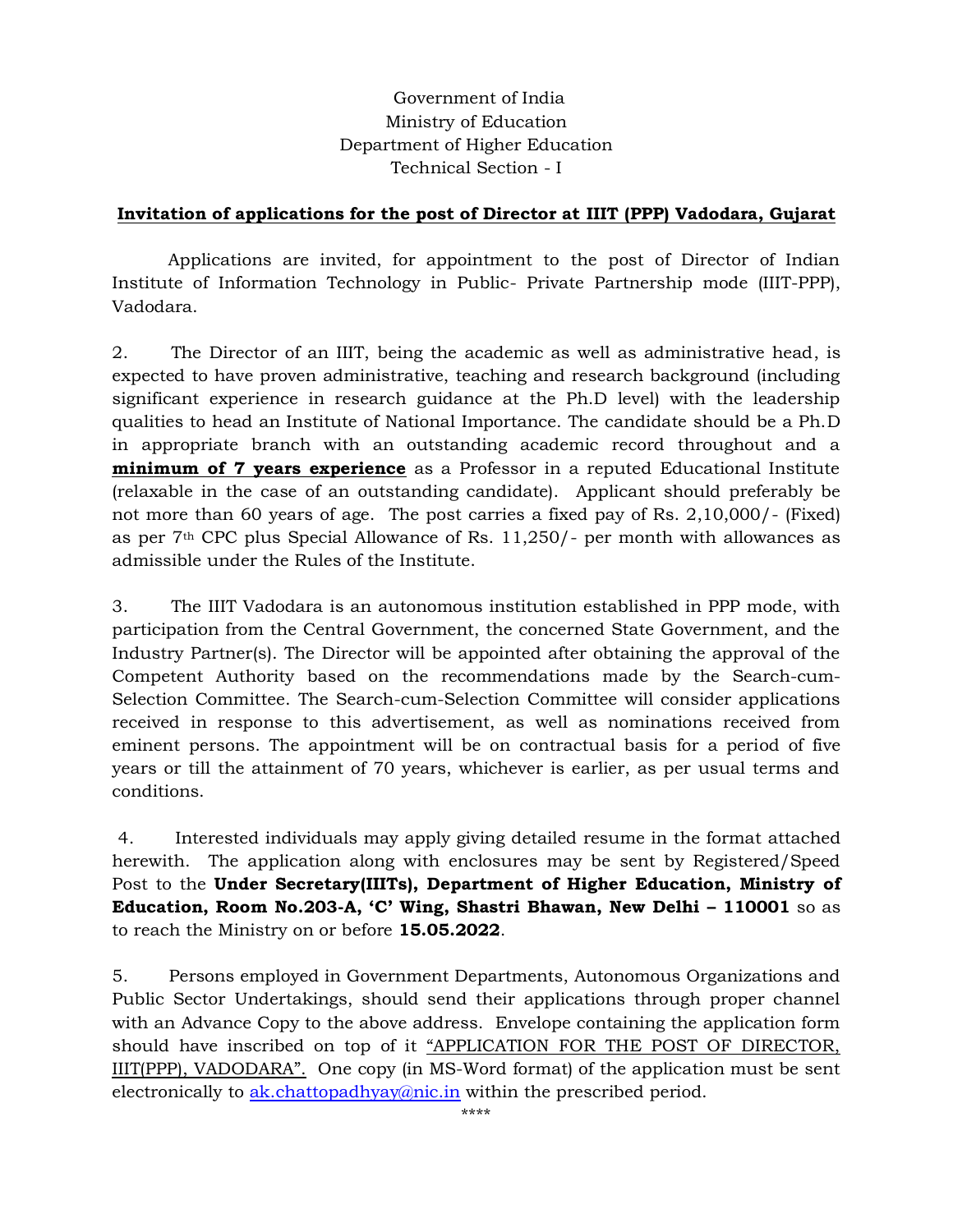# **Format of Application for the post of Director of IIIT (PPP) Vadodara**

Affix the latest passport size Photo

**(Applicant is requested to type the information in the following format, and can add more lines in the format wherever required.)** 

# 1. **General Information of Applicant**

| <b>Name</b><br>(In Capital Letters) |               |
|-------------------------------------|---------------|
| Date of Birth<br>(Day/Month/Year)   |               |
| <b>Correspondence Addre</b>         |               |
| <b>SS</b>                           |               |
|                                     |               |
|                                     | Mobile No.:   |
| Phone No.                           |               |
|                                     | Landline No.: |
| <b>Email</b>                        |               |
|                                     |               |

## 2. **Present Position**

| a.             | <b>Designation</b>                                                      |  |
|----------------|-------------------------------------------------------------------------|--|
| $\mathbf{b}$ . | Organization                                                            |  |
| c.             | <b>Pay Scale</b>                                                        |  |
| d.             | Date of appointmen<br>t to the present post                             |  |
| <b>e.</b>      | <b>Total Experience</b><br>(In Years and Mont<br>$\mathbf{h}\mathbf{s}$ |  |

3. **Details of experience possessed as per eligibility criteria:**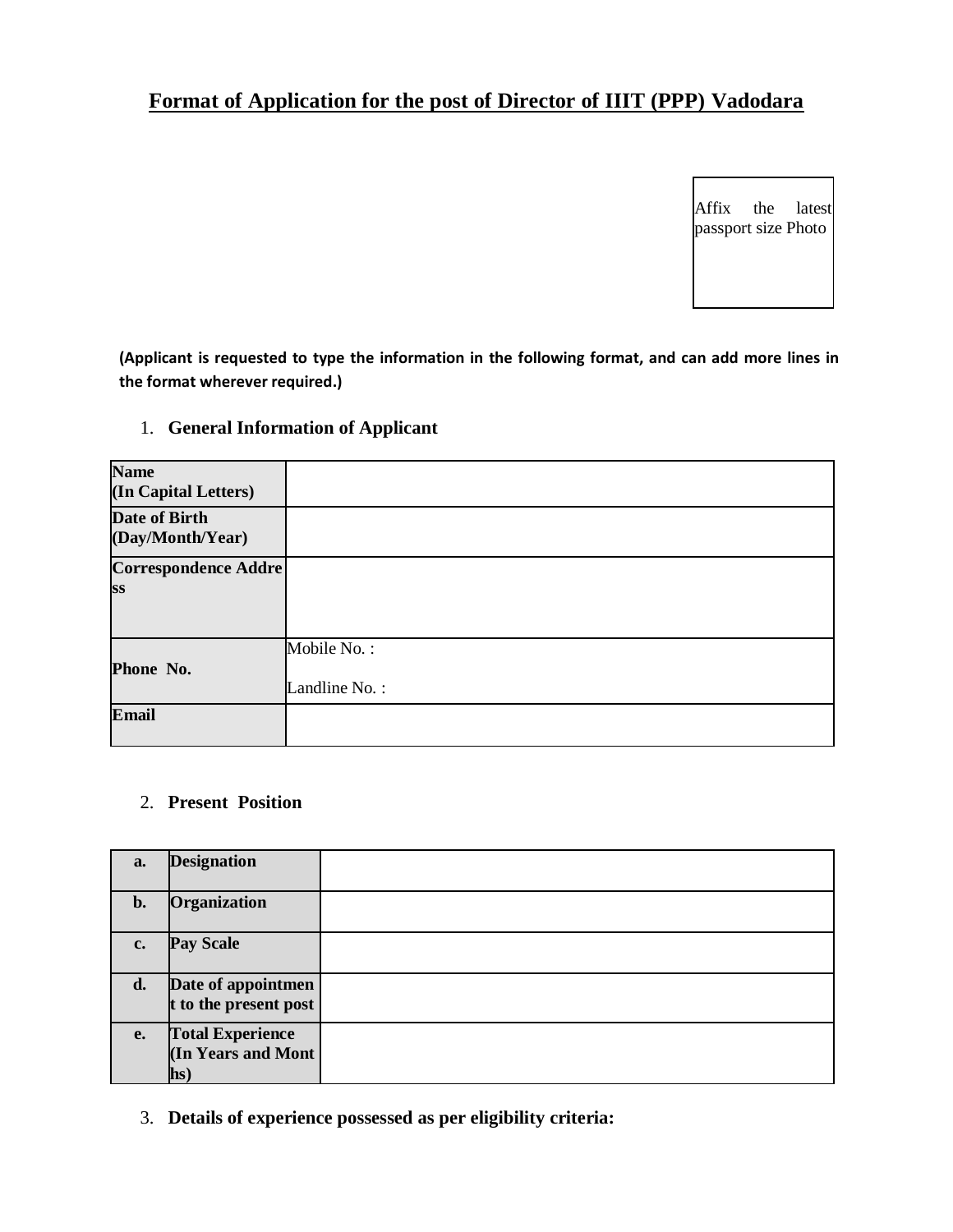# **(7 years' Professorship)**

| S.No. | Post held | <b>Pay Scale</b> | <b>Organisation</b> | Nature of duties | <b>Experience</b><br><b>In Years and Mont</b><br><b>lhs</b> |
|-------|-----------|------------------|---------------------|------------------|-------------------------------------------------------------|
|       |           |                  |                     |                  |                                                             |

# **Educational Qualification (In chronological order from latest to Graduation level)**

| S.No. | <b>Qualification</b> | <b>University</b> | Year | Subject(s) $/$<br>Topic(s) | % Achieved Distinctions etc. |
|-------|----------------------|-------------------|------|----------------------------|------------------------------|
|       |                      |                   |      |                            |                              |

### **5. Administrative Experience/Post(s) & responsibilities held**

| S. No. Post      |                                                          | Organization/     |                | <b>Duration</b> | <b>Experience</b><br>(In Years and<br><b>Months</b> ) |
|------------------|----------------------------------------------------------|-------------------|----------------|-----------------|-------------------------------------------------------|
|                  |                                                          | <b>University</b> | From<br>(Date) | To<br>(Date)    |                                                       |
| 1.               | <b>Head of the Department</b>                            |                   |                |                 |                                                       |
| $\overline{2}$ . | Chairman, Professional/<br><b>Academic Bodies</b>        |                   |                |                 |                                                       |
| $\overline{3}$   | <b>Member, Board of Studies</b>                          |                   |                |                 |                                                       |
| 4.               | <b>Dean of Faculty</b>                                   |                   |                |                 |                                                       |
| 5.               | <b>Member of Academic</b><br><b>Council/Senate</b>       |                   |                |                 |                                                       |
| 6.               | <b>Member of Executive</b><br>Council/BoG                |                   |                |                 |                                                       |
| 7.               | <b>Member of Professional/</b><br><b>Academic Bodies</b> |                   |                |                 |                                                       |
| 8.               | <b>Others (Specify)</b>                                  |                   |                |                 |                                                       |

### **6. (a) Academic/Teaching Experience & responsibilities (In chronological order from latest to oldest)**

| <b>S. No.</b> | <b>Post</b> | Organization      | <b>Duration</b> | <b>Experience</b> |                                  |
|---------------|-------------|-------------------|-----------------|-------------------|----------------------------------|
|               |             | <b>University</b> | From (Date) To  | (Date)            | (In Years and<br><b>Months</b> ) |
|               |             |                   |                 |                   |                                  |

# b. **Participation and contribution in relevant areas in higher education**

|                           | Organisation | Area of specialisation |
|---------------------------|--------------|------------------------|
| <b>Visiting Professor</b> |              |                        |
| <b>Resource Person</b>    |              |                        |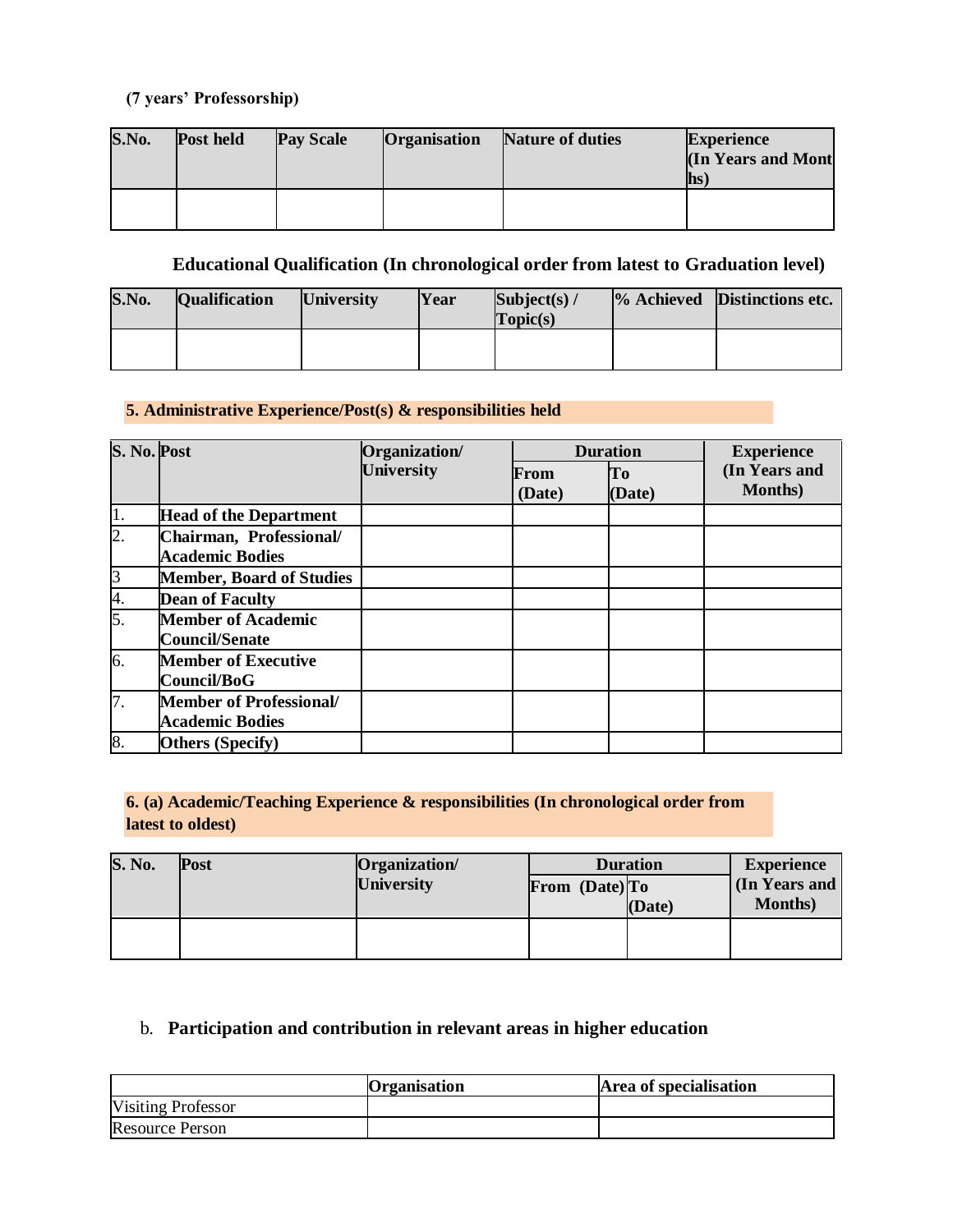#### **(c) Involvement with formulation of academic programmes:**

| S.No. | Nomenclature of Innovative Academic Programmes Date of approval by |               | <b>Year of</b>      |
|-------|--------------------------------------------------------------------|---------------|---------------------|
|       | <b>formulated</b>                                                  | <b>Senate</b> | <b>Introduction</b> |
|       |                                                                    |               |                     |
|       |                                                                    |               |                     |

#### **(d) Important MoUs formulated for academic collaborations:**

| S. No. MoUs formulated | Name of Agencies/Departments inv Year of MoU<br>lolved |  |
|------------------------|--------------------------------------------------------|--|
|                        |                                                        |  |

#### **(e) Position of Chairs:**

| S. No. Name of Chair | Name of Agencies/Departments in Period of holding t<br><b>volved</b> | he Chair |
|----------------------|----------------------------------------------------------------------|----------|
|                      |                                                                      |          |

#### **7. International academic Exposure, if any**

| <b>S. No.</b> | $\textbf{Post}/\textbf{}$ | Organization     | <b>Area of Assignment</b> |      | <b>Duration</b> |                             |
|---------------|---------------------------|------------------|---------------------------|------|-----------------|-----------------------------|
|               | <b>Assignment</b>         | <b>Institute</b> |                           | From | <b>To</b>       | In Years &<br><b>Months</b> |
|               |                           |                  |                           |      |                 |                             |

#### **8. Scholarly achievements:**

#### **Contribution to Journals and Books:**

|                                         | <b>Details</b> |
|-----------------------------------------|----------------|
| Books authored                          |                |
| Editor in Chief                         |                |
| Editorships                             |                |
| Peer reviewer for                       |                |
| Member of the International Advisory Bo |                |
| ard                                     |                |
| Others (Specify)                        |                |

**Publications:**

## **B.I Kindly provide list of scholarly publications in recognised professional and/or academic journals:**

# **Total Publications: ………….**

| S.No. Date |  | <b>Title</b> | Name of journal |  | <b>Refereed jou Number of Citatio</b> |
|------------|--|--------------|-----------------|--|---------------------------------------|
|------------|--|--------------|-----------------|--|---------------------------------------|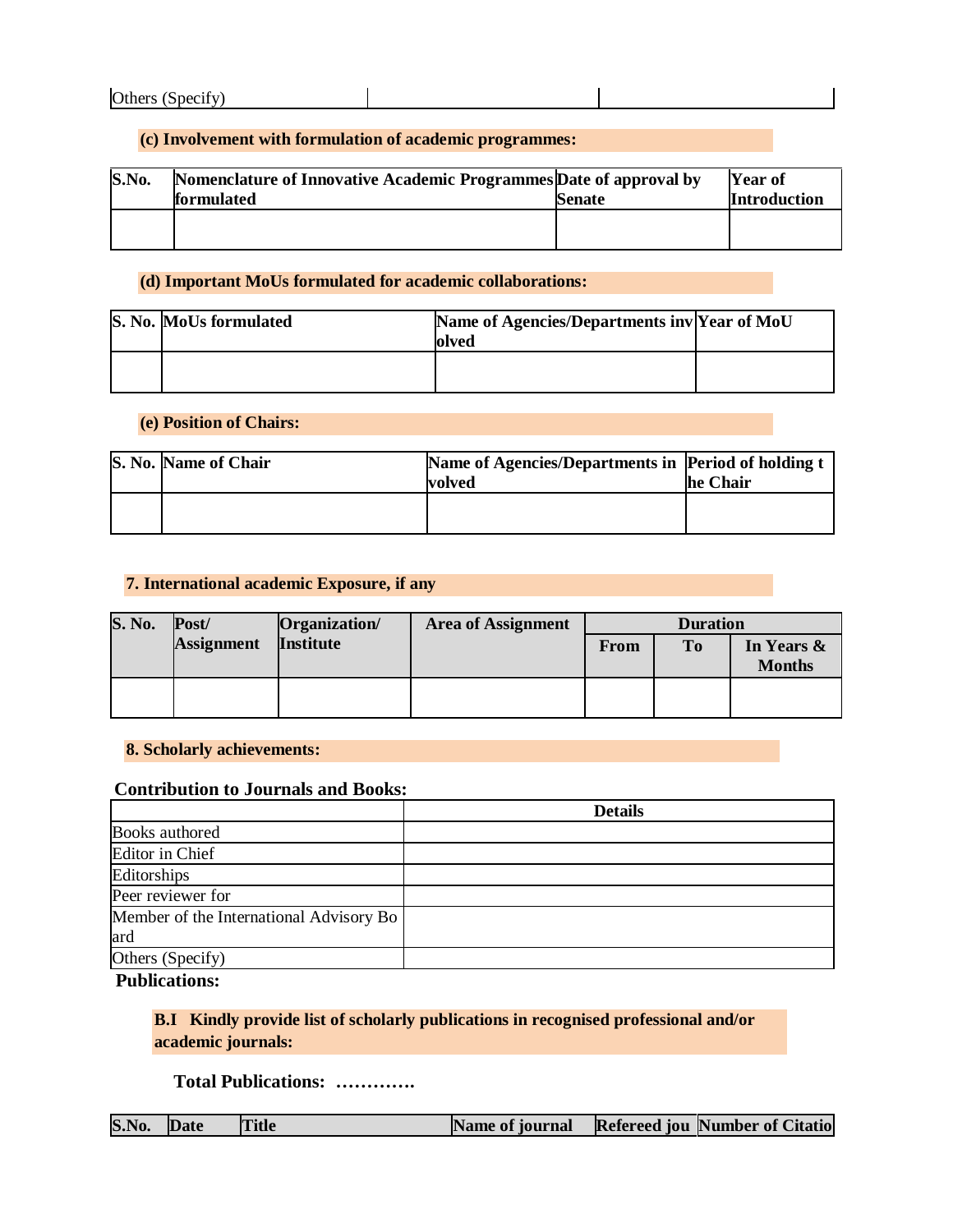|  |  | rnal or not | <b>ns</b><br>(where possible) |
|--|--|-------------|-------------------------------|
|  |  |             |                               |

## **B.II List of articles in popular magazines or newspapers**

**Total Articles: ………..**

| S.No. | Date | <b>Title</b> | Name of Magazine/<br><b>Newspaper</b> |
|-------|------|--------------|---------------------------------------|
|       |      |              |                                       |

## C. **Participation and scholarly presentations in conferences:**

### **C.I National**

| S.No. | <b>Date</b> | <b>Title of Conference or Institution</b> | <b>Title/Subject of presentation (if made)</b> |
|-------|-------------|-------------------------------------------|------------------------------------------------|
|       |             |                                           |                                                |
|       |             |                                           |                                                |

#### **C.II International**

| S.No. | <b>Date</b> | <b>Title of Conference or Institution</b> | Title/Subject of presentation (if made) |
|-------|-------------|-------------------------------------------|-----------------------------------------|
|       |             |                                           |                                         |
|       |             |                                           |                                         |
|       |             |                                           |                                         |

# D. **Participation and contribution in National/International Fora in the area of your academic and professional expertise**

#### **9. Research Projects:**

| S.No. | Client/Organisation's na Nature of project<br>me | Duration of pr Amount of<br>oject | grant (Ru<br>pees) |
|-------|--------------------------------------------------|-----------------------------------|--------------------|
|       |                                                  |                                   |                    |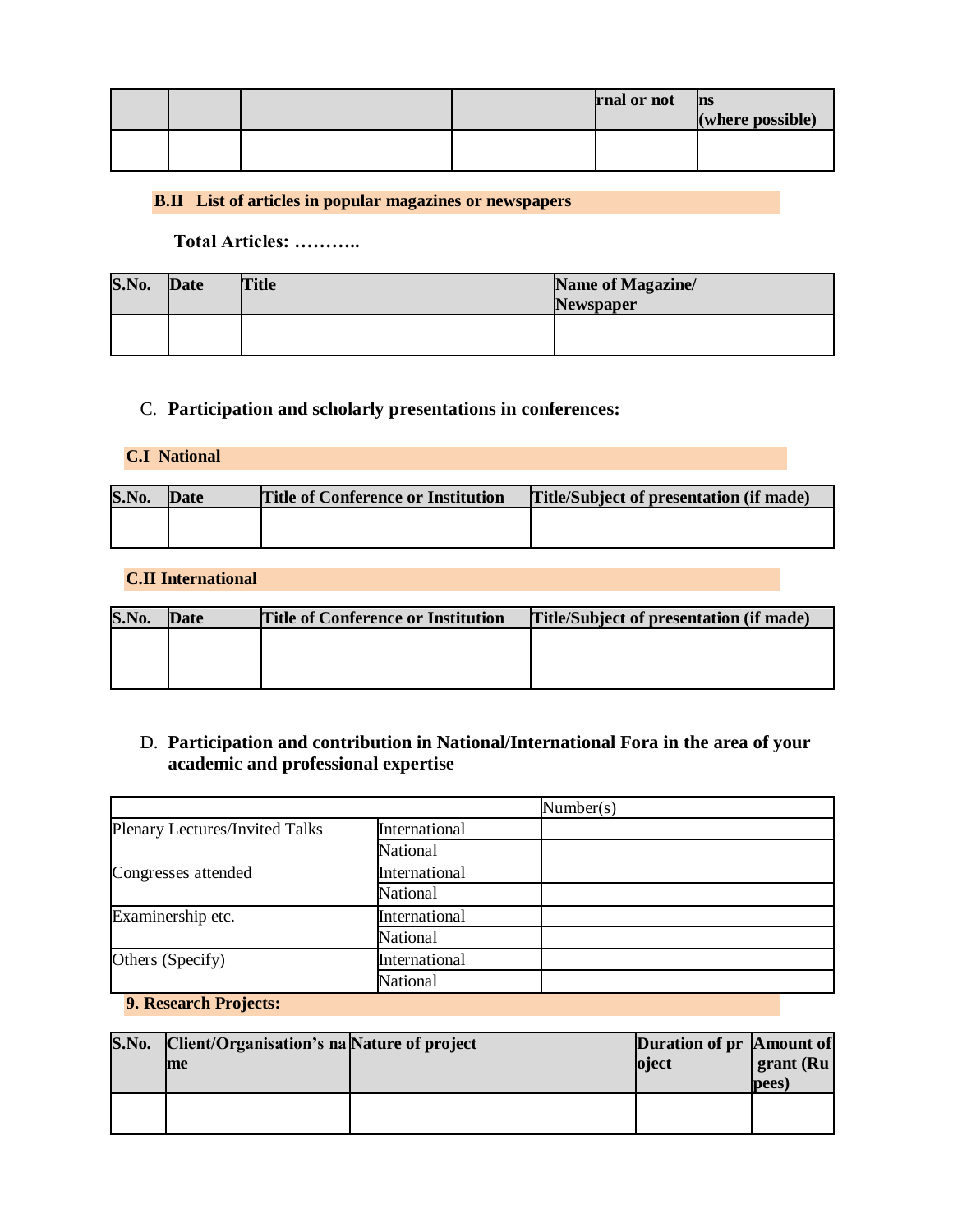# **10. Consulting experience:**

## **List key consulting assignments undertaken:**

| S.No. | Client/ Organisation's name Nature of assignment | <b>Duration of assign</b><br>ment |
|-------|--------------------------------------------------|-----------------------------------|
|       |                                                  |                                   |

## 11. **Honours /Awards & Fellowships for Outstanding Work:**

|           | Sr. No. Name of Award/Fellow Elected/Honorary Fello Awarded by | <b>Year of Award</b> |
|-----------|----------------------------------------------------------------|----------------------|
| ship etc. |                                                                |                      |
|           |                                                                |                      |
|           |                                                                |                      |

# 12. **No. of Research Scholars successfully guided :**

| <b>Name of Programme</b> | Awarded (No.) (Under-progress not to be included) |
|--------------------------|---------------------------------------------------|
|                          |                                                   |
|                          |                                                   |

# 13. **Strengths (in 100 words)**

### **14. Your Vision for the Institute (upto 500 Words)**

# **15. Details of Referees, if any**

| <b>S. No.</b> | Name of the Referee Post Held by Refe Email |     | <b>Phone No.</b> | <b>Mobile</b> |
|---------------|---------------------------------------------|-----|------------------|---------------|
|               |                                             | ree |                  |               |
|               |                                             |     |                  |               |
|               |                                             |     |                  |               |